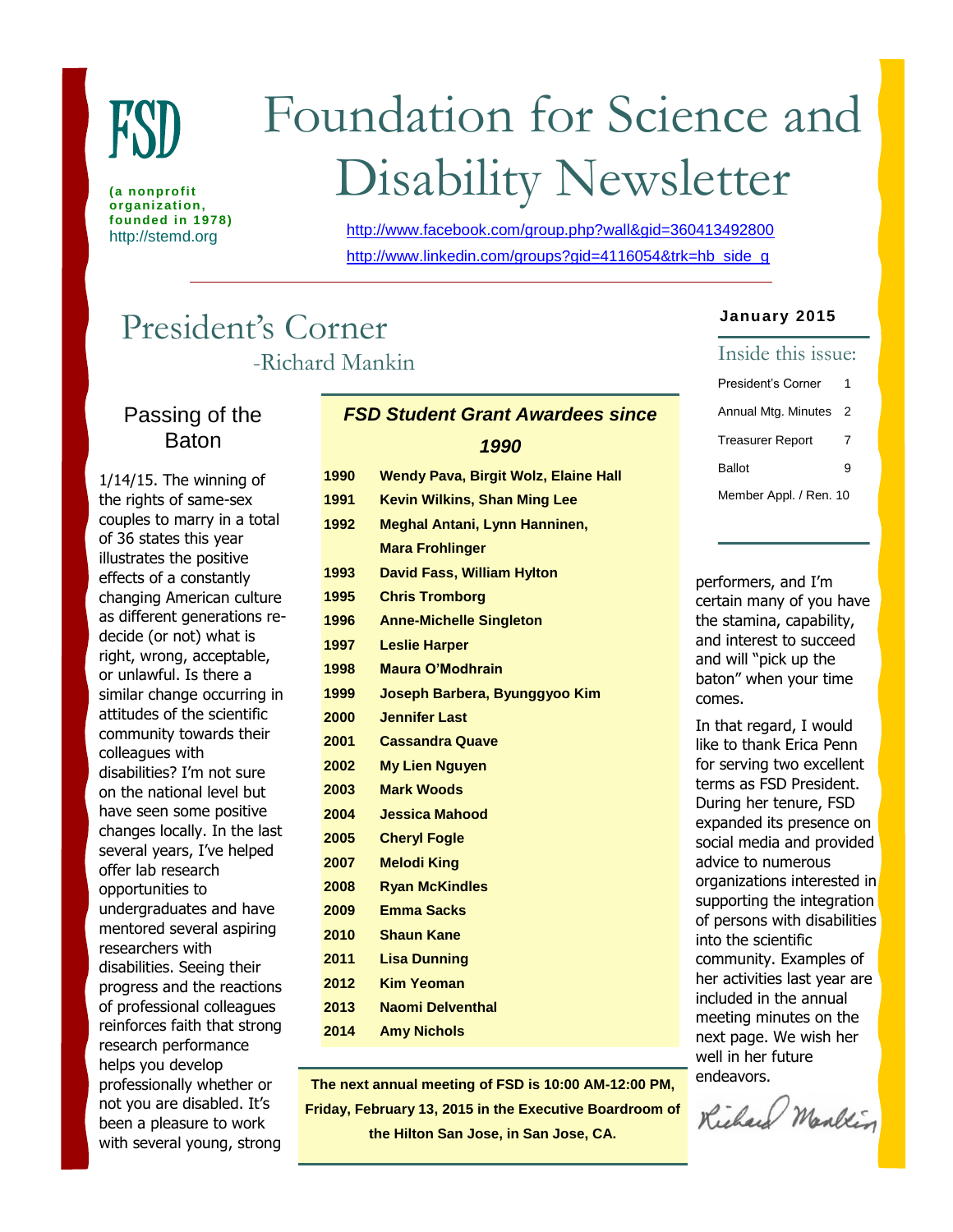# **FOUNDATION FOR SCIENCE AND DISABILITY (FSD)**

## **Annual Meeting Minutes**

10:00 -11:00 AM, Friday, February 14, 2014

## Resource Room for AAAS Annual Meeting Participants with Disabilities Hyatt Regency Chicago, Skyway 261 Chicago, IL

#### **Attendees**

Erica Penn, Angela Foreman, Yoshiko Miwa, Kiyomi Deards, Betty Ingram, Richard Mankin

## **Call to Order/Introductions**-Erica Penn

Erica introduced herself as the newly reelected President. She handed out copies of the 2014 FSD meeting agenda, the 2014 FSD newsletter, and the minutes of the 2013 FSD annual meeting. She discussed her work in the biotechnology industry in Baltimore. Angela Foreman discussed her work in the biotechnology industry in San Francisco. Yoshiko Miwa discussed her work as a writer in Tokyo, and presented the foundation with a copy of her recent book about persons with disabilities in Japan. Yoshiko also presented a handout she had prepared about the recent political and institutional changes affecting persons with disabilities in Japan (see Facebook post at <https://www.facebook.com/groups/360413492800/>). Kiyomi Deards introduced herself as a new attendee and discussed her work as an Assistant Professor in the University Libraries, University of Nebraska, Lincoln. Nebraska. Richard Mankin described some of his recent research on developing a trap for Asian citrus psyllid pests in Florida that uses vibration signals to attract mate-seeking males. He also discussed recent activities interns of interns with disabilities in his laboratory last summer.

#### **Minutes –February 15, 2013, Boston, MA**

The 2013 annual meeting minutes, posted at [http://STEMD.org](http://stemd.org/) , were discussed and approved as written.

Student Science Grant Committee report 2014. The Student Science Grant Committee met by email (members: Angela foreman, Erica Penn, Laureen Summers, and Chair, Richard Mankin). We reviewed five applications that met the grant criteria and selected Amy Elizabeth Nichols, a PhD student in biology at Virginia Tech University, to receive a \$1000 grant in support of Research on "Impact of evolutionary history on litter decomposition."

#### **Treasurer report**, Angela Foreman

Angela discussed the Treasurer report, which is presented in the 2014 Annual meeting newsletter at STEMD.org. The report was approved unanimously. Angela also noted that she had submitted the 2013 IRS form and had renewed the Foundation's Washington DC nonprofit status.

#### **New business**

Laureen Summers was unable to attend the meeting but she sent us some comments:

#### *Hi Everybody:*

*I am sorry that a personal matter is keeping me from attending the meeting. I hope it goes well and look forward to a report on this year's Foundation meeting.*

*There are some items we discussed last year that you may want to bring up again. For example, stories on the experiences and accomplishments of scientists like yourself could be featured in one of AAAS's news websites (Angela was already featured). People really enjoy the stories of successful individuals and this is a good way to encourage students with disabilities to pursue science.*

*The other idea from last year was to network with other organizations to encourage disability diversity – outside of AAAS. Has anything been done to build on this? Maybe you can make a plan to reach out to a few (keep it small and manageable) science organizations that have not significantly addressed issues of disability and access.*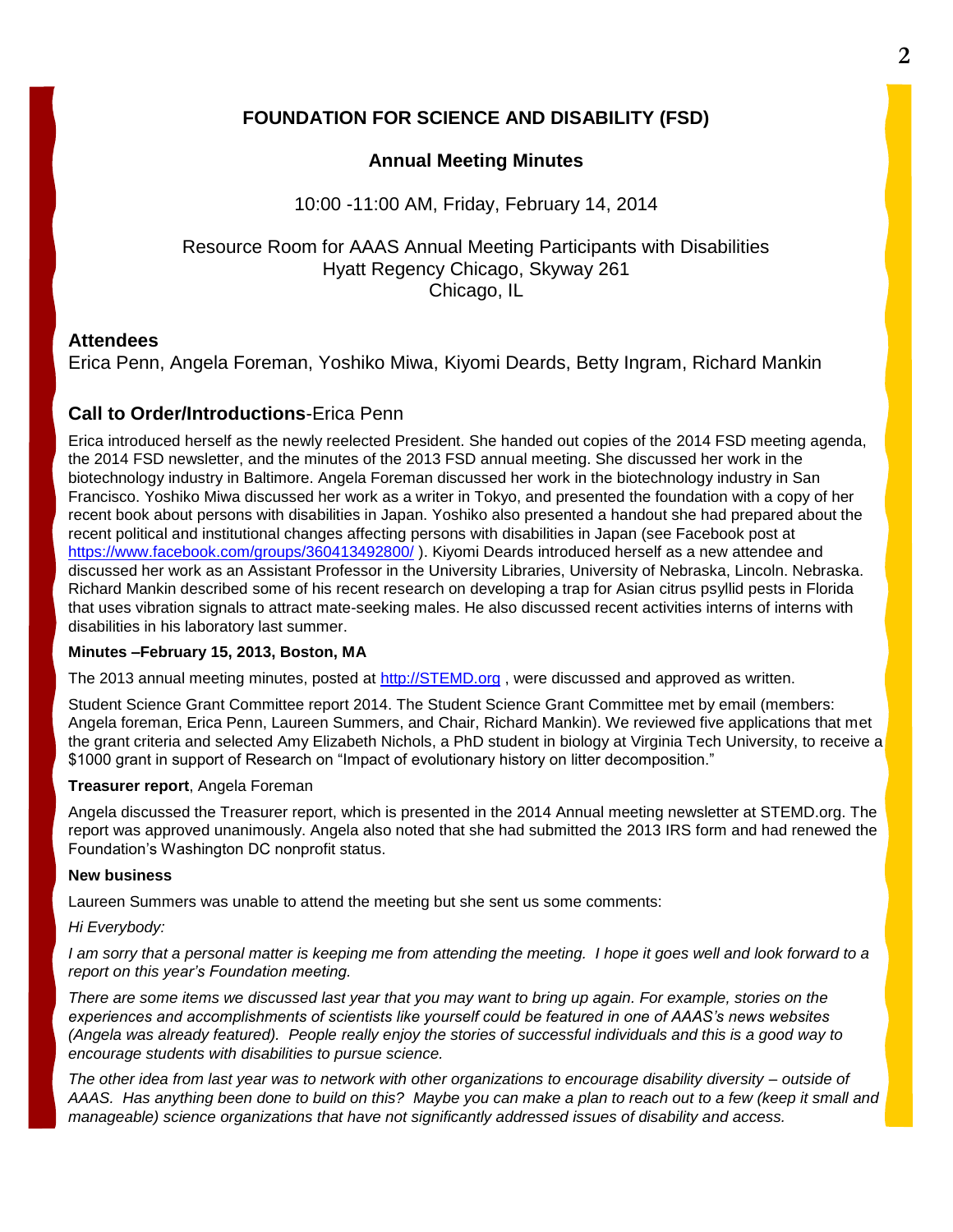The topic of networking with other organizations also came up at a meeting of the Committee on Opportunities in Science (COOS) of the American Association for the Advancement of Science, February 12-13, 2014. Several members of FSD (Erica Penn, Imke Durre, and Richard Mankin) also are members or advisors in COOS. On February 13 we participated in a breakout session with other COOS participants, Ted Conway, Bob Megginson, and Brad Duerstock. Some of the topics that came up about Science, Technology, and Disability concerns of the COOS committee are of concern to FSD as well.

*Three Main issues that were identified were identified in the breakout session:*

*1. Entry Point! funding declines – Laureen Summers mentioned this issue over phone conference on Wednesday, February 12, 2014 during the COOS meeting. Suggestion from working group was that Entry Point! needs to be re-evaluated with the goal of increasing the resources available to fund interns. For example, it may be necessary to increase focus on creating new partnerships with alternate agencies (gov't, academia) and the private sector.*

*2. Imke mentioned the need for technical experts made available to AAAS to ensure that technology is available to end users are acceptable. (Small advisory group of Persons With Disabilities(PWD) – various disabilities included).*

*- Example – electronic scientific publications should be made accessible to the visually-impaired (the use of MathML for equations instead of graphics for example).*

*3. Need to establish a national venue or society for scientists & engineers with disabilities to become a resource for individuals. There is a need for Focus on:*

- *a. Entry-level information & support*
- *b. Career development for mid-level career professionals*
- *c. Mentoring – for both aspects (entry-level & mid-level), leading to professional advancement.*
- *d. Increased use of social media (Facebook, Skype, etc.) for virtual (online) meetings*

*Action items suggested for the process of organizing a national venue/society:*

*1. Establish Mission statement & Committee for the new venue/society:*

*a. Develop query/questionnaire to obtain input from scientists/engineers with disabilities – target the Directory of Scientists & Engineers with Disabilities (from AAAS) and Entry Point! Alumni.*

*b. Research and obtain a general idea of the structure of similar organizations to use as model template.*

- *2. Establish Beta testers:*
	- *a. PWD testing technology as it evolves*
	- *b. Implement universal design for access*
	- *c. Involve different technologies for different disabilities*
	- *d. Subgroups of a specific category can become testers*
	- *e. Develop questionnaire for Beta testers' input.*
- *3. Other miscellaneous action items that came up in the breakout session:*

*a. First steps – charge dues? Website? How to find target individuals? Must establish basic concepts first.*

*b. Establish website/forum – tie-in to well-known website? How to market? Disseminate to disability communities; schools?*

*c. FSD website could be expanded for example to include not only grant applications, but also include narratives, resource info.* 

*d. Front page link (direct) – ASME (example)*

*e. Compliance – Experts (committee), Membership (committee), deals with issues of disabilities; liaison committee.*

*f. Proposal to NSF (proposed by Ted Conway to help fund the beta testing and resource development process):*

- *o Needs structure, mission, query & societal impacts included in proposal body.*
- *o May have to be submitted through AAAS (to receive funding)*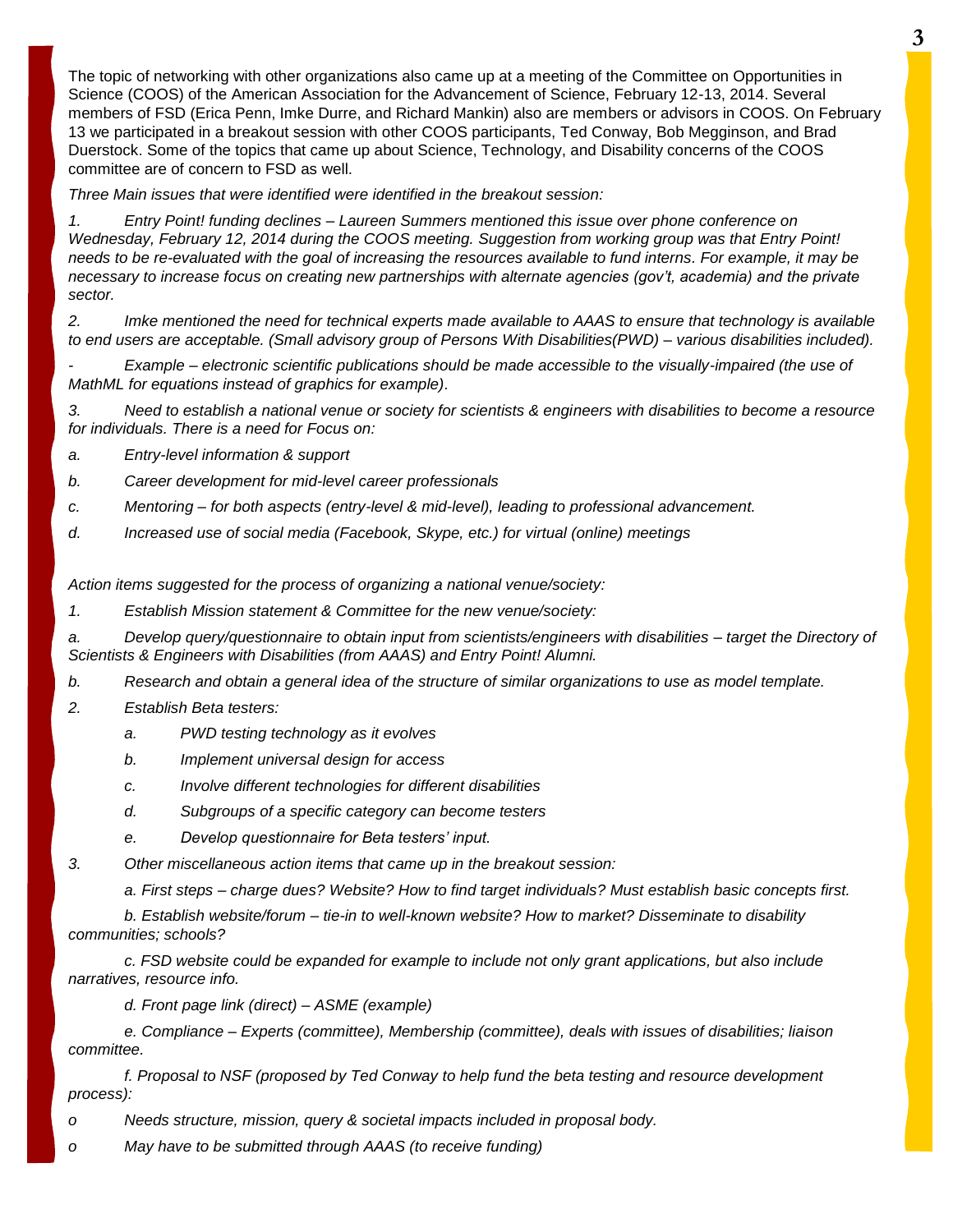Laureen Summers attended the AAAS Meeting on *Advancing Disability Rights through Science* and presented the COOS Committee with this report that also bears on the above discussion: *"Advancing Disability Rights through Science" Report on the January 27, 2014 meeting of the AAAS Science and Human Rights Coalition. Location: AAAS – Auditorium Number of Attendees – 100 including these speakers: Vincent Cerf Marco Midon Robert Dinerstein – Disability Rights Law Clinic – AU Anju Khubchandani – Disability Issues in Psychology – APA James Thurston (Suzanne's brother) – International Accessibility Policy – Microsoft Michael Gamel-McCormick – Senator Harkin's Disability Policy Director Davis Morrissey – US International Council on Disabilities Charlotte McClain-Nhlapo – Disability and Inclusive Development, USAID*

*The focus of this meeting was on disability. It was recommended by the Science and Human Rights Coalition's Steering Committee and arose in part from the interest of some Coalition member organizations in supporting the UN Treaty on the Convention of the Rights of People with Disabilities (CRPD. Disability was also seen as an important human rights issue with high relevance to the science and engineering community, especially the Coalition's work on the 'right to science' (Article 15). (The current Steering Committee members include representatives from the American Psychological Association, American Sociological Association, American Physical Society, American Statistical Association, and the National Center for Science and Civic Engagement, as well as two representatives of human rights organizations.)*

*There was ample discussion on the ratification of the Treaty. The U.S. Congress is short of six votes to ratify it. Oppositions come from three misconceptions:*

*1. Parental rights (i.e. desire to homeschool) will be limited because of the clause regarding that education be provided in the best interest of the child. The fear is that this will be decided by the government and not by the family.* 

*2. Statements in the treaty regarding sexual and reproductive health and interpreted, by some, as granting the right to abortion.*

*3. Risk of losing sovereignty – that the UN will take over supervision of domestic law.*

*The benefits of ratifying the treaty:*

*• People with disabilities would be much more a part of an international community. They would gain more respect, equal opportunity and reasonable accommodations worldwide.* 

- *• Inclusion would be seen as a human right.*
- *• Millions of people with disabilities travel internationally for work and pleasure, and accessibility would improve.*
- *• People with disabilities in the US have skillsets that can be shared.*

*• Businesses, especially those invested in technology would benefit, because more countries would adopt accessible standards on technology and need US resources.*

*Science and Technology can be an equalizer for any underserved population and has the power to be transformative. We need to build a wider net of partnerships to encourage disability as part of diversity – to be mentioned in policies and recommendations for program implementation. The USAID policies now mention disability.*

*Some "nuggets" from speakers:*

*• 15-18% of population is disabled. 800 million adults; 200 million children.*

*• Pervasive stigma and segregation continue.*

- *• Reporting on disability often underestimates the numbers and gives a low priority to needs (technology; accessibility; etc.)*
- *• There are 5 billion cell phones being used – most are in Africa.*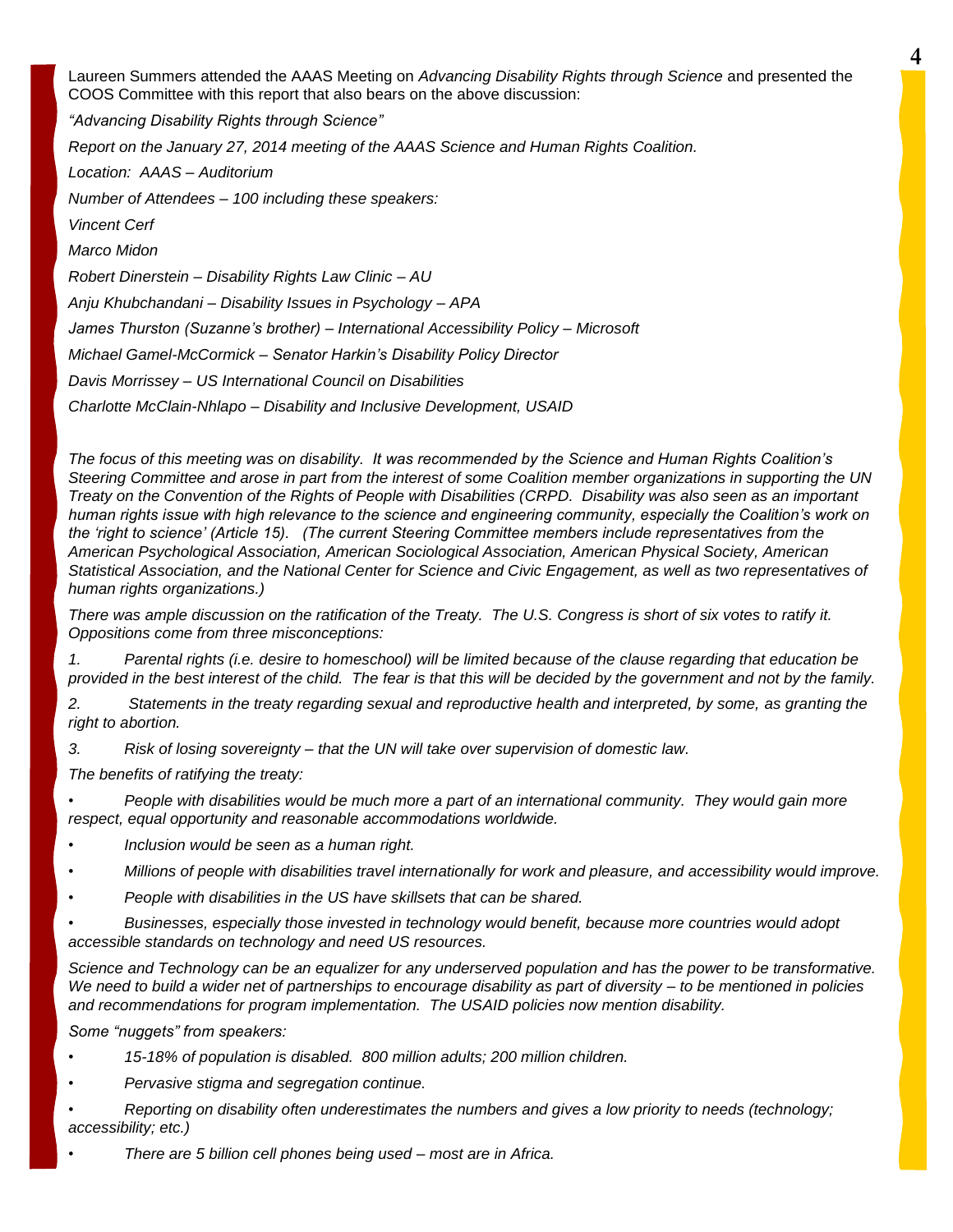- *• Vietnam advocates for inclusive education.*
- *• There is mobile banking in Kenya.*
- *• Peru has granted voting right to people with intellectual disabilities.*

*Interesting remarks from Marco:*

*• Smart phones worked for people who are blind until Apple developed the touch screen display – new technology is not designed for the blind.*

- *• Texting = Marco can only do four words a minute.*
- *• Has to wait for auditory signals.*
- *• ADA does not cover the internet so there are no laws governing access.*

*• Section 508 states that government should not procure non-accessible technology and should not have allowed the iPhone, but contractors should develop alternatives.*

- *• Technology can take away accessibility.*
- *• There should be a choice of interfaces (on tablets, phones).*

*• There is a question of how to balance technology benefits, i.e. tablets work well for people with autism, but not necessarily for everyone.*

- *• Disability is an interaction between the person and the environment.*
- *• We continue to design research in ways not helpful to people with disabilities. They should be equal partners.*

*Vince Cerf: We need to use cultural, financial, and legal means to make assistive technology available to everybody.*

Based on the discussion items above, the FSD meeting participants developed an action plan:

The first step would be to form a committee of volunteers to do beta testing.

Yoshiko, Erica, and Angela volunteered to be on this committee.

There was discussion about the costs of the new technology. Frequently the technology is not accessible to persons with disabilities. There was a suggestion that we search for magazines and web sites and technology shows that advertise and describe new technology for persons with disability.

In addition, it was determined that FSD should consider greater focus on mentoring opportunities. For example, we could bring a local undergraduate student to the next AAAS meeting in San Jose relatively inexpensively because Angela lives near there. Especially because San Jose is a hotbed of technological activity. FSD could ask AAAS to give the student a 1 day pass to the annual meeting.

Possible additional support of the Entry point program-was discussed.

Finally, networking was brought up again as a need for future development.

The meeting ended at 11:00.

Submitted by Richard Mankin, 2/15/14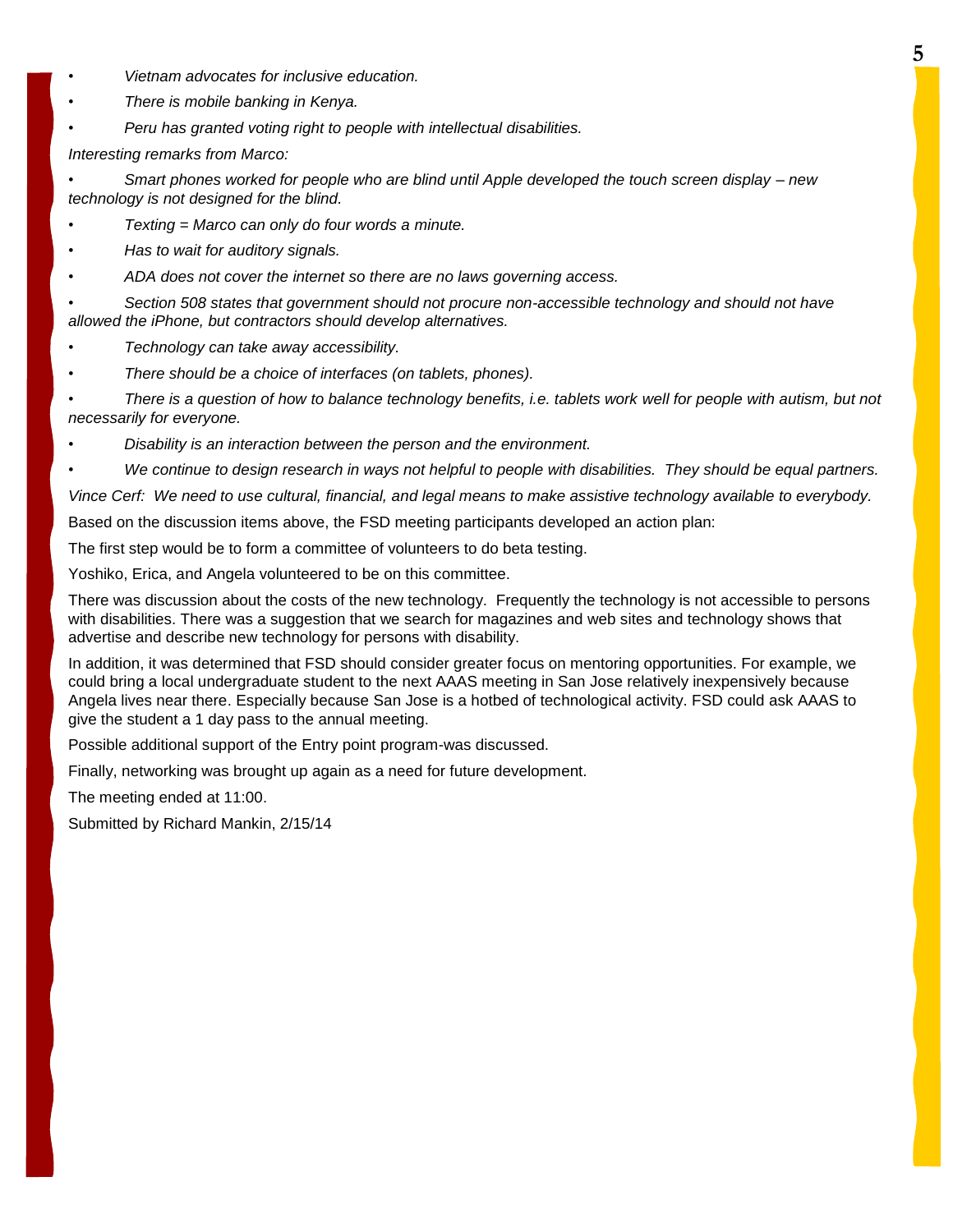### **Treasurer Report**- Angela Foreman

# **Foundation For Science and Disability Treasurer Report**

February 13, 2012-January 1, 2013

|                       | 2012         | 2013                   |
|-----------------------|--------------|------------------------|
| <b>Assets:</b>        |              |                        |
| Cash on Hand          | \$8,856.03   | \$8,909.70             |
| <b>Total Assets</b>   | \$8,956.03   | \$8,909.70             |
| Income:               |              |                        |
| Dues                  | 525.00<br>\$ | \$<br>50.00            |
| Contributions         | \$<br>530.01 | \$14,000.00 (Ed Keller |
|                       |              | Trust)                 |
| <b>Total Income</b>   | \$1,055.01   | \$14,050.00            |
| <b>Expenses:</b>      |              |                        |
| Student awards        | \$1,000.00   | \$1,000.               |
| <b>Bank</b> fees      | \$<br>1.34   |                        |
| <b>Total expenses</b> | \$1,001.34   | \$1,000.               |
| <b>Net Income:</b>    | \$<br>53.67  | \$13,050.00            |
| <b>Net Balance:</b>   | \$8,909.70   | \$21,959.70            |

The Foundation for Science and Disability appreciates the gift from Edward Keller Jr., a longstanding member and officer of our organization.

Student Science Grant Committee report-2013-Richard Mankin

The committee reviewed 4 completed applications. The numbers of applicants decreased this year after several years of consistent increases.

Naomi Delventhal, a graduate student in the department of Biology at the University of Manitoba, Winnipeg, Canada, was selected by the committee to be awarded a \$1000 grant for work on a project involving the phylogenetic relationships among *Callogobius* species in the Gobiidae family of fishes.

It was moved, seconded, and approved that a \$1000 grant be awarded to Naomi Delventhal.

#### **New Business**

It was announced that Angela Foreman had been elected for a second term as Treasurer of FSD.

**6**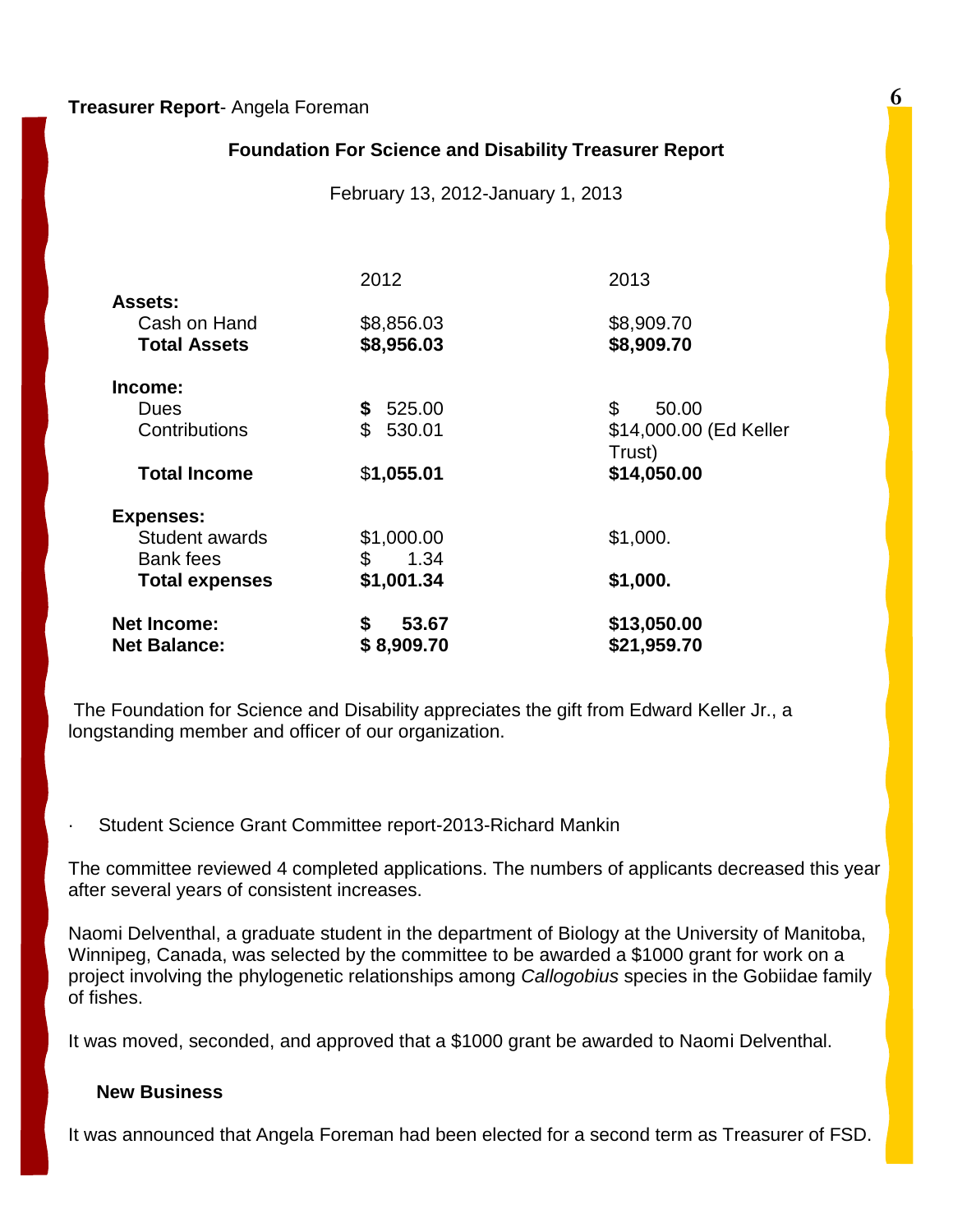It was moved, seconded, and approved that Erica Penn be nominated to a second term as President of FSD. Ballots will be sent out in the next newsletter.

Erica Penn noted that she had been a participant in a videotaped interview during the President's Reception at the AAAS Annual Meeting on February 14, and she had described some of the activities of the Foundation for Science and Disability in the interview.

Richard Mankin noted that Ian King of AAAS had suggested in the AAAS-COOS meeting, February 13-14, 2013, that committee members might prepare up to 8 stories about diversity issues the COOS committee addresses which could be contributed to MemberCentral (membercentral.aaas.org). It was moved, seconded, and approved that a subcommittee (Richard, Erica, Angela, and Imke) discuss this topic further by email and write up a story related to activities of scientists with disabilities.

The meeting adjourned at 11:45 AM. Submitted by Richard Mankin, March 5, 2013

#### Treasurer Report for 2015 Annual meeting:

#### **Foundation For Science and Disability Treasurer Report**

January 19, 2014-January 14, 2015

| <b>Total expenses</b><br><b>Net Income:</b><br><b>Net Balance:</b> | \$1,000<br>\$<br>30<br>\$21,989.70 | 1,000.<br>\$<br>$-520.00$<br>\$<br>\$21,469.70 |
|--------------------------------------------------------------------|------------------------------------|------------------------------------------------|
|                                                                    |                                    |                                                |
| <b>Expenses:</b><br>Student awards                                 | \$1,000                            | \$1,000.                                       |
| Dues<br>Contributions<br><b>Total Income</b>                       | \$<br>275<br>\$<br>755<br>\$1,030  | \$<br>155.00<br>\$<br>325.00<br>\$<br>480.00   |
| <b>Total Assets</b><br>Income:                                     | \$21,959.70                        | \$21,989.70                                    |
| <b>Assets:</b><br>Cash on Hand                                     | \$21,959.70                        | \$21,989.70                                    |
|                                                                    | 2014                               | 2015                                           |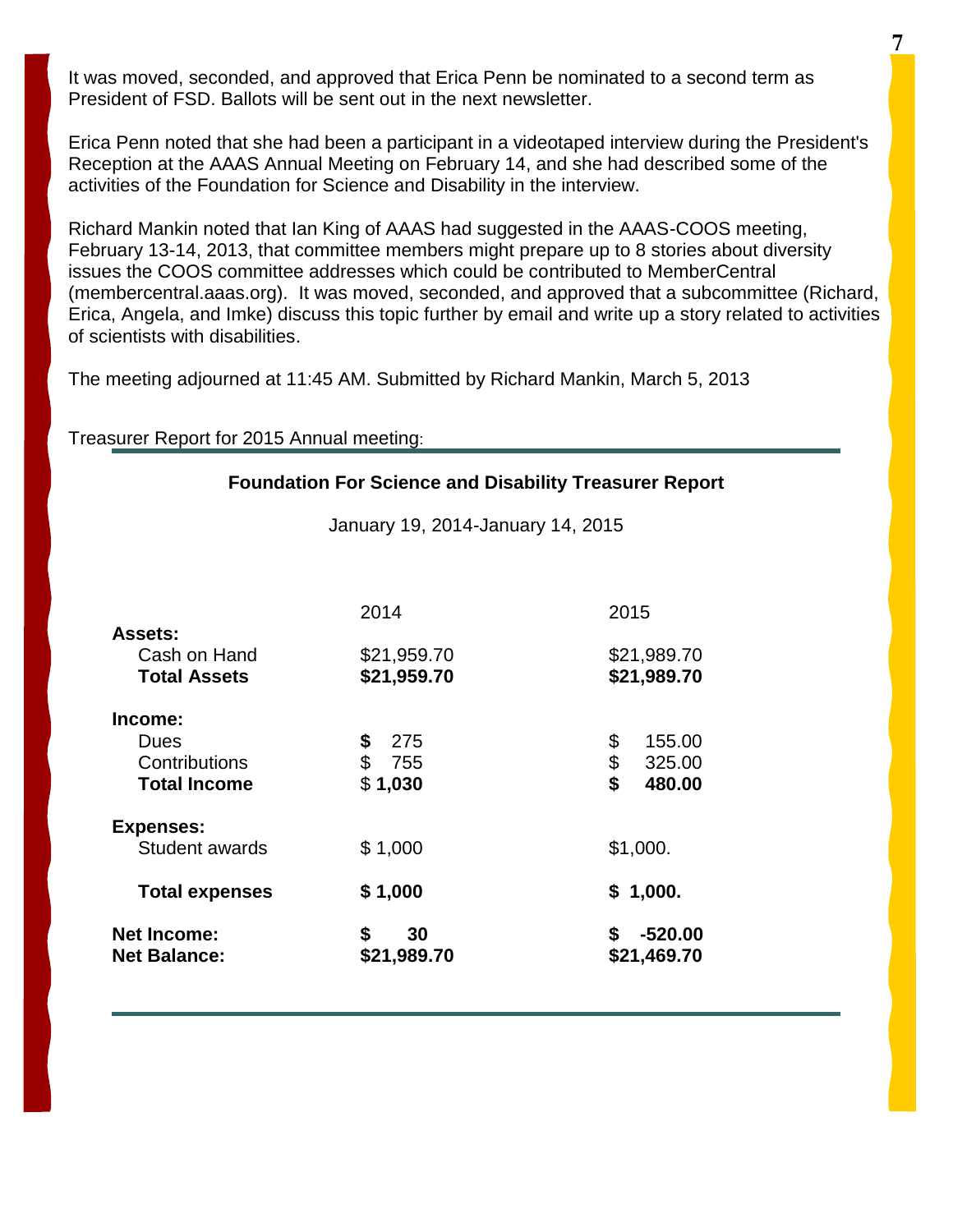The Committee (Angela Foreman, Imke Durre, Laureen Summers, and Richard Mankin) reviewed 7 applications and selected Rosemarie Figueroa, a PhD. Student in Industrial and Operations Engineering at the University of Michigan for the project "Development of a 3-d anthropometric model for simulating hand work."

Submitted 1/14/15

Richard Mankin

#### **Abstract of Masters Thesis for 2012 Student grant awardee:**

YEOMAN, KIMBERLIE, M.S. Effect of Dragonfly Nymph Presence and Conspecific Larvae Density on Oviposition Response of the Invasive Asian Tiger Mosquito (*Aedes albopictus*) (2014)

Directed by Dr. Gideon Wasserberg. 63pp.

Oviposition site selection is a critical fitness enhancing decision for container breeding insects. Predators have typically been shown to repel gravid females whereas conspecifics have been shown to be attractive at low‐intermediate densities but repellent at high densities resulting in hump‐shaped relations. The interaction of these two factors has, unfortunately, rarely been studied. In this study, I addressed this question by testing the effect of dragonfly nymphs as larval predators, conspecifics, and their combination on the oviposition response of *Aedes albopictus* mosquitoes. I expected a negative effect of predators, a hump‐shaped effect of conspecifics, and a rightward shift in the peak of the hump in the presence of larval predators. I used three levels (0, 1, 3) of caged *Odonata* (dragonfly) nymphs and a range of predetermined conspecific larvae numbers (0, 10, 50, 100, 300, 500). I used two experimental designs: (1) Six 3‐by‐6 oviposition traps grids each containing all 18 predator‐by‐larvae combinations; (2) Three transects containing 12 pairs of oviposition traps with both cups containing a similar number of larvae, but one containing a given level (0, 1, 3) of caged nymphs. In the latter, I also cultured a sample of the water medium to evaluate bacterial concentration. Hump‐shaped relations of egg number with conspecifics was observed at the grid design for the one nymph level and for the transect design at nymph level zero. The effect predator level on oviposition response was either nonsignificant or, unexpectedly positive. Due to increased larval mortality in the predator cups, I could not evaluate the third hypothesis concerning the combined effect of conspecifics and predators. Bacterial concentration was negatively associated with number of eggs laid. The absence or positive effect of dragonfly nymphs on *Ae. albopictus* oviposition response is encouraging in terms of its usage as a biocontrol agent for container breeding mosquitoes which in combination with low-intermediate levels of conspecifics could be attractive to gravid female mosquitoes. Their offspring, in turn, will be decimated by the control agent.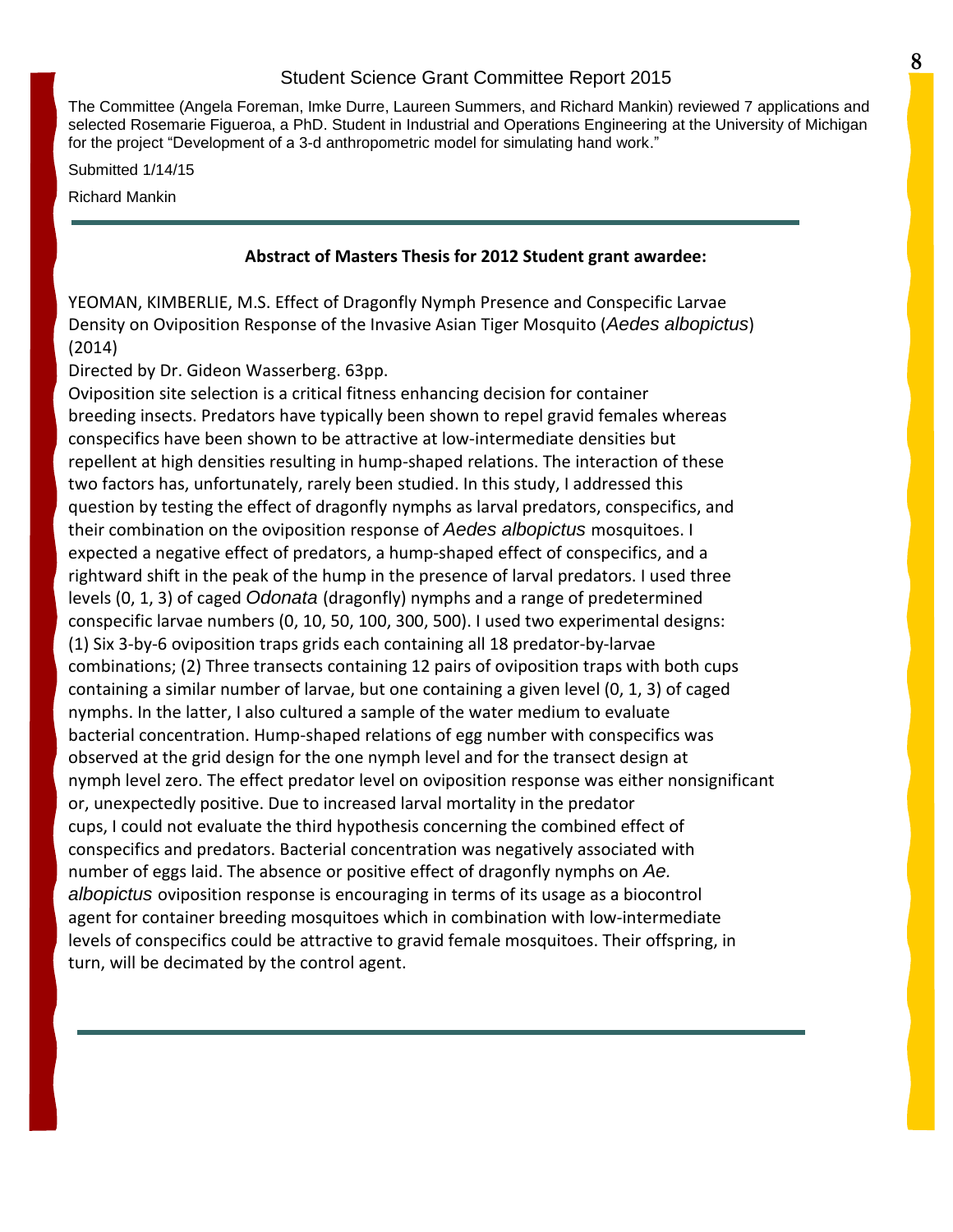# Foundation for Science and Disability 2015 Ballot

**President** (beginning 2015):

\_\_\_\_\_\_ Richard Mankin

Write in:



Richard Mankin is a Research Entomologist at the USDA ARS Center for Medical, Agricultural, and Veterinary Entomology, Gainesville, FL, conducting studies for over 30 years on insect detection and control and insect communication. He has been a member of FSD for about 20 years and has been active in providing research opportunities to students with disabilities.

Please mail or email your selection by February 6, 2015 to Angela Foreman angelaleeforeman@yahoo.com Foundation for Science and Disability, P. O. Box 3384 San Leandro, CA 94578